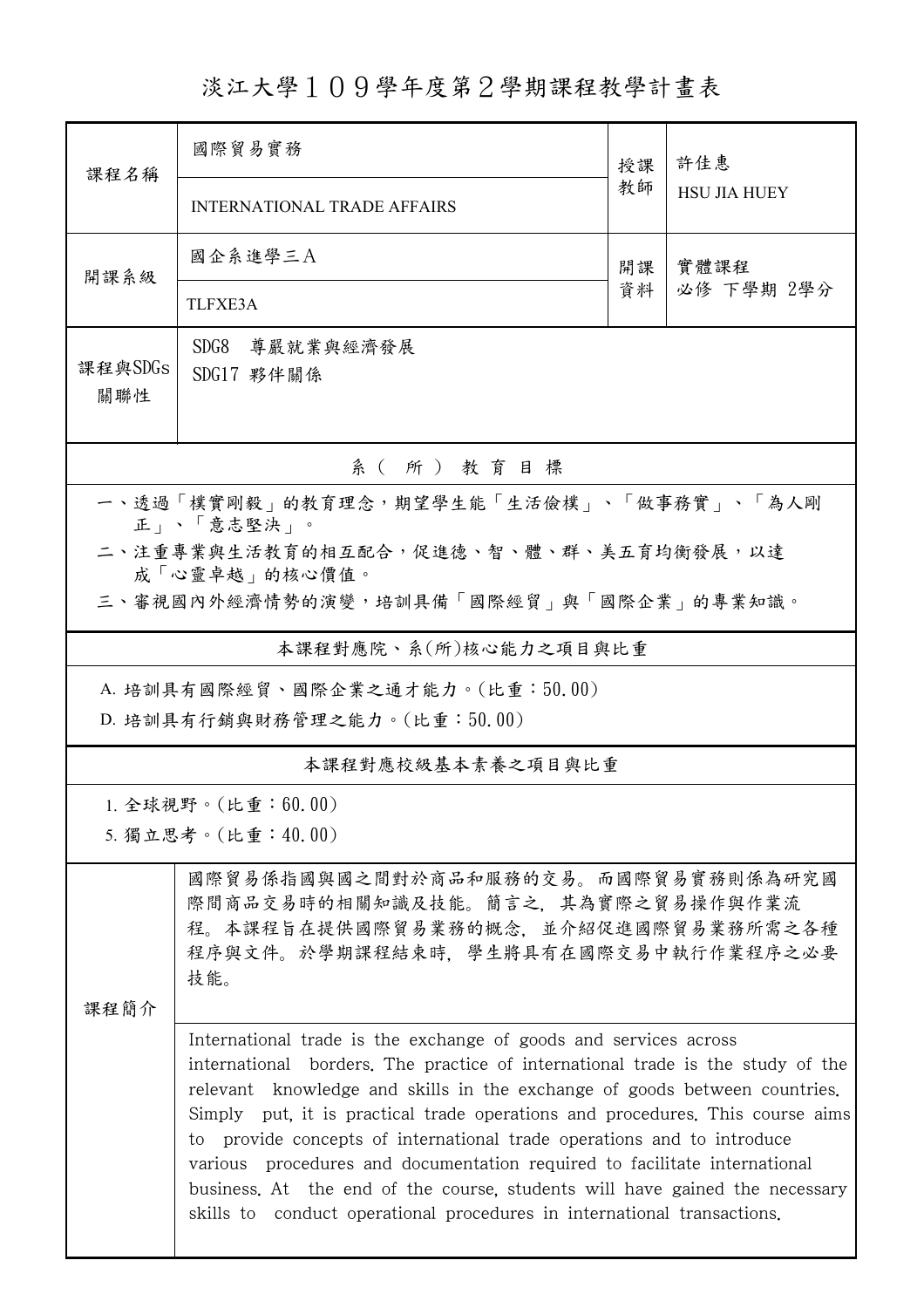## 本課程教學目標與認知、情意、技能目標之對應

將課程教學目標分別對應「認知(Cognitive)」、「情意(Affective)」與「技能(Psychomotor)」 的各目標類型。

一、認知(Cognitive):著重在該科目的事實、概念、程序、後設認知等各類知識之學習。

二、情意(Affective):著重在該科目的興趣、倫理、態度、信念、價值觀等之學習。

三、技能(Psychomotor):著重在該科目的肢體動作或技術操作之學習。

| 教學目標(英文)                                                                                                                                                                                                                                                                                                              |  |  |  |  |  |
|-----------------------------------------------------------------------------------------------------------------------------------------------------------------------------------------------------------------------------------------------------------------------------------------------------------------------|--|--|--|--|--|
| Understanding the concepts of international trade<br>operations<br>Understanding the principal documents of<br>使學生能應用明確之國際條款知識<br>international transaction process<br>Applying explicit knowledge of international terms<br>Producing the documents necessary to process a<br>specific export and import transaction |  |  |  |  |  |
| 教學目標之目標類型、核心能力、基本素養教學方法與評量方式                                                                                                                                                                                                                                                                                          |  |  |  |  |  |
| 評量方式                                                                                                                                                                                                                                                                                                                  |  |  |  |  |  |
| 測驗、實作                                                                                                                                                                                                                                                                                                                 |  |  |  |  |  |
| 授課進度表                                                                                                                                                                                                                                                                                                                 |  |  |  |  |  |
| 備註                                                                                                                                                                                                                                                                                                                    |  |  |  |  |  |
| 課程介紹與信用狀之概念                                                                                                                                                                                                                                                                                                           |  |  |  |  |  |
|                                                                                                                                                                                                                                                                                                                       |  |  |  |  |  |
| 信用狀概念與實務II                                                                                                                                                                                                                                                                                                            |  |  |  |  |  |
| 國際運輸實務                                                                                                                                                                                                                                                                                                                |  |  |  |  |  |
| 運送單據                                                                                                                                                                                                                                                                                                                  |  |  |  |  |  |
| 兒童節補假                                                                                                                                                                                                                                                                                                                 |  |  |  |  |  |
| 貨運單據                                                                                                                                                                                                                                                                                                                  |  |  |  |  |  |
|                                                                                                                                                                                                                                                                                                                       |  |  |  |  |  |
|                                                                                                                                                                                                                                                                                                                       |  |  |  |  |  |
|                                                                                                                                                                                                                                                                                                                       |  |  |  |  |  |
|                                                                                                                                                                                                                                                                                                                       |  |  |  |  |  |
| 出口押匯與買斷 II                                                                                                                                                                                                                                                                                                            |  |  |  |  |  |
|                                                                                                                                                                                                                                                                                                                       |  |  |  |  |  |